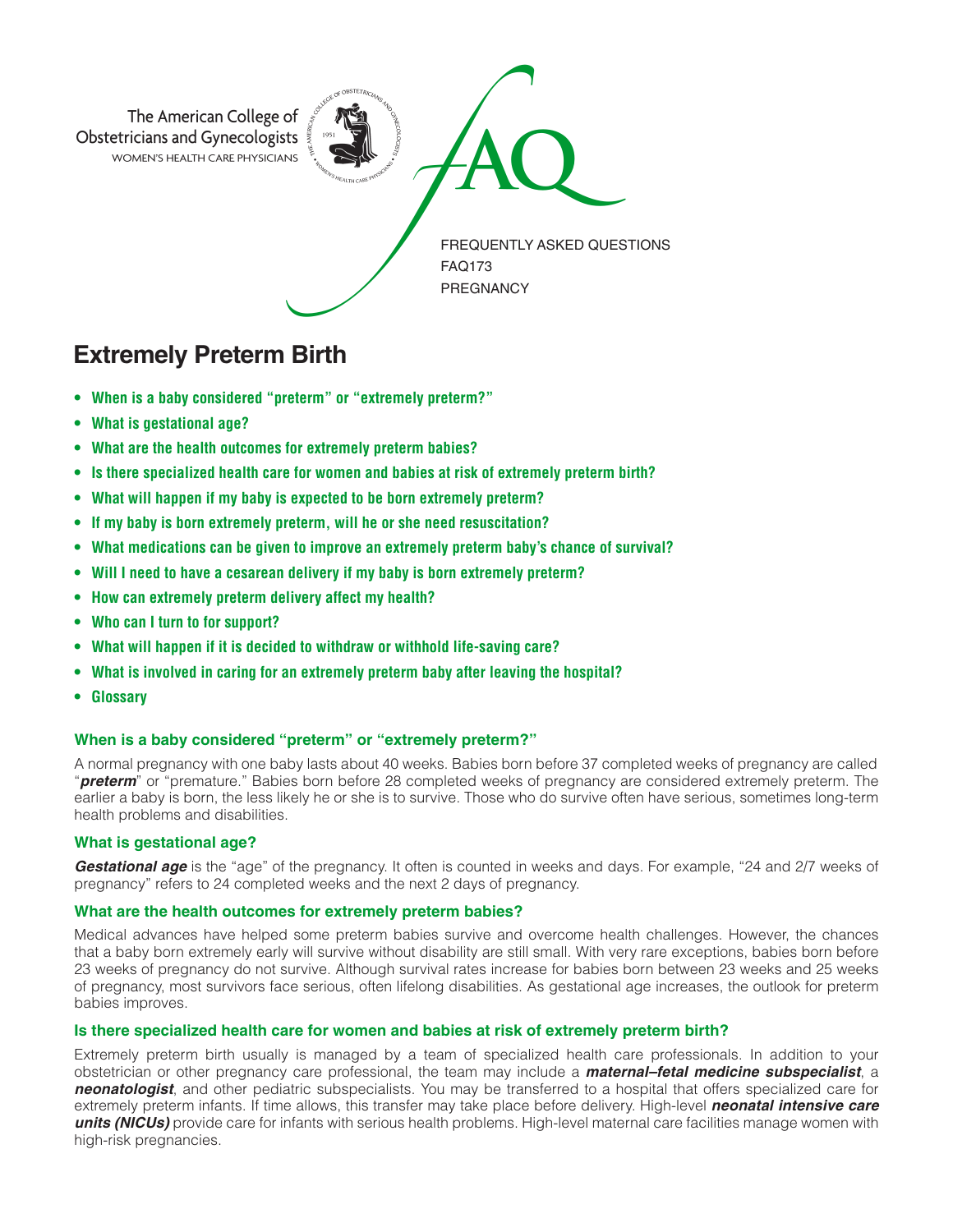## **What will happen if my baby is expected to be born extremely preterm?**

You and your health care team will work together to form a plan about the care you and your baby will receive. This involves weighing the risks and benefits of the available treatment options for both you and your baby. Your personal beliefs and values and what your wishes are for your baby also are important in forming the care plan.

It is important to remember that this care plan may change as circumstances change. For instance, care plans may be adjusted after the baby is born when more information is known about the baby's condition. Care decisions also may change depending on how the baby responds to treatment.

## **If my baby is born extremely preterm, will he or she need resuscitation?**

Extremely preterm infants will not survive without *resuscitation*. Often this means helping the baby breathe by inserting a tube into his or her airway. Steps may be taken to start the baby's heart. Even with resuscitation efforts, some babies will not survive. Those who do may have severe disabilities. Babies born before 23 weeks of pregnancy typically do not survive even with resuscitation. In some cases, after discussion with the health care team, a family may decide that resuscitation is not the best option for their baby. In situations like this, medical care will focus on keeping the baby warm, comfortable and free from pain.

## **What medications can be given to improve an extremely preterm baby's chance of survival?**

If resuscitation of the baby is planned or being considered, medications given to the pregnant woman may improve the baby's chances of survival and reduce the risk of disability. These medications include the following:

- 1. *Corticosteroids* to help the baby's lungs and other organs mature
- 2. *Magnesium sulfate* to decrease the risk of cerebral palsy
- 3. *Tocolytic* medications to help prolong pregnancy for a few hours or days to give time for the first two drugs to work
- 4. *Antibiotics* to prevent infection

Recommendations for giving these medications are made on a case-by-case basis. For example, corticosteroids are not recommended when delivery is expected at 22 weeks of pregnancy or earlier because they have not been found to be helpful. At 23 weeks of pregnancy, corticosteroids may be considered, but whether they will help is uncertain.

## **Will I need to have a cesarean delivery if my baby is born extremely preterm?**

Not necessarily. Some babies at risk of extremely preterm birth may not be in a good position in the *uterus* to allow for a safe vaginal delivery. In these cases, a *cesarean delivery* may be recommended depending on gestational age. Cesarean delivery is rarely recommended before 23–24 weeks of pregnancy because it is unlikely to affect the outcome.

#### **How can extremely preterm delivery affect my health?**

A cesarean delivery can increase the risk of complications in future pregnancies. Prolonging pregnancy may worsen some medical conditions, such as *preeclampsia*, or put you at risk of infection. These health consequences also should be considered in care decisions.

#### **Who can I turn to for support?**

Your health care team is trained to give medical guidance and to include your and your family's wishes and preferences in the decision-making process. Because your culture, values, and religious beliefs are important to consider when making these decisions, you also may want to seek support from family, trusted friends, and clergy. The hospital may offer counseling services and other programs for you and your family.

#### **What will happen if it is decided to withdraw or withhold life-saving care?**

If you decide to withdraw or withhold life-saving care, measures will be taken to make sure the baby is kept warm and comfortable. You will be able to spend as much time as you want with your baby. Nurses and other staff can help you create keepsakes, such as taking pictures and making footprints. Your health care team will make sure that you get the help and support you need.

#### **What is involved in caring for an extremely preterm baby after leaving the hospital?**

Most extremely preterm babies spend months in the hospital. After they are discharged, many will need ongoing, specialized medical care. There are pediatricians who specialize in the care of preterm babies from birth through childhood. Some clinics focus on follow-up care for preterm babies. The doctor will closely watch how your baby grows and check to see if any other problems develop during childhood.

Many agencies provide help for parents caring for preterm babies. It is a good idea to become as informed as you can so you can give your baby the best care. As your child reaches school age, you may need to find a special school or teachers to help with any learning problems.

# **Glossary**

**Antibiotics:** Drugs that treat certain types of infections.

**Cesarean Delivery:** Delivery of a baby through surgical incisions made in the mother's abdomen and uterus.

*Corticosteroids:* Medications given to help fetal lungs mature, for arthritis, or for other medical conditions.